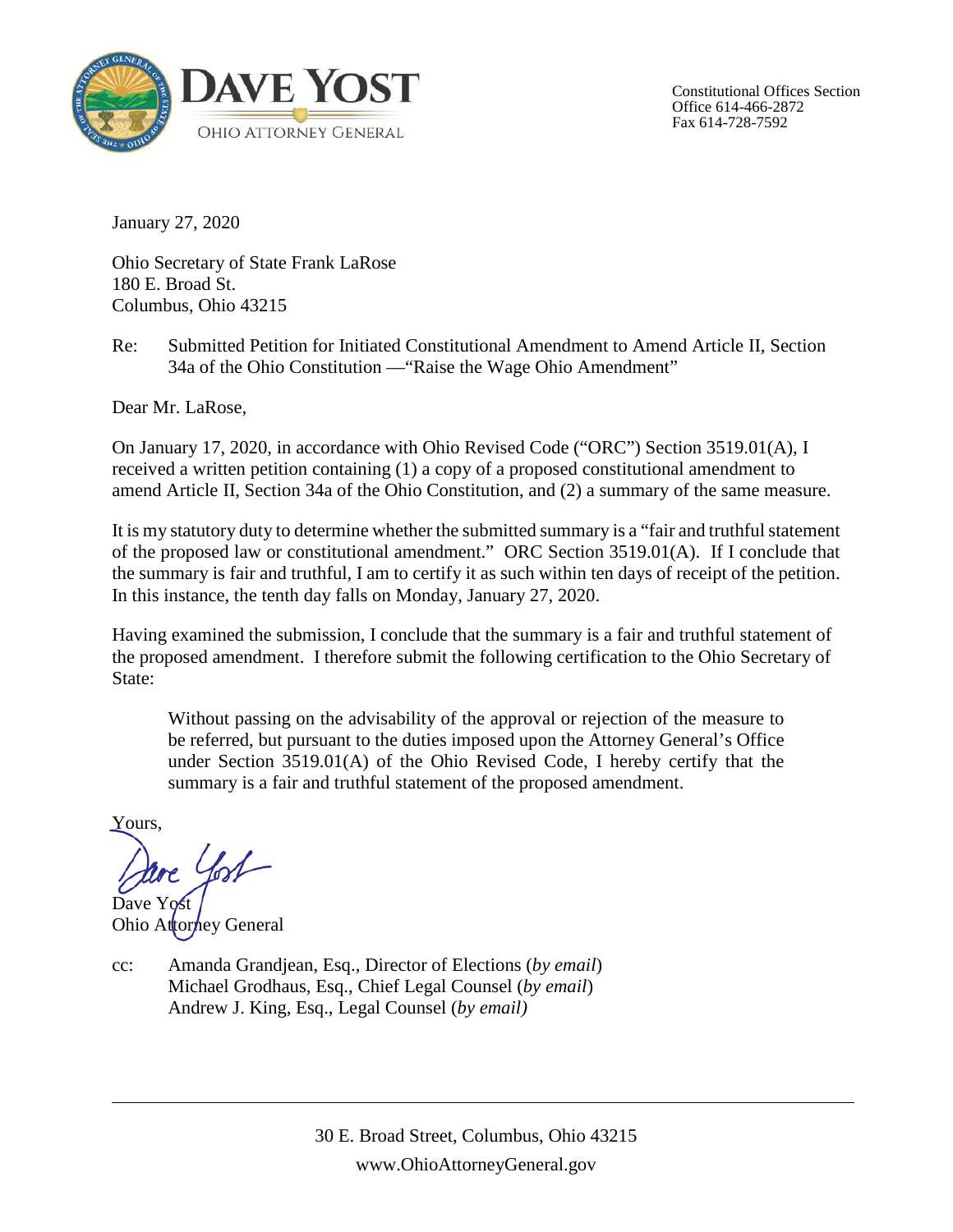

Constitutional Offices Section Office 614-466-2872 Fax 614-728-7592

January 27, 2020

*Via regular U.S. Mail and E-mail*

Donald J. McTigue McTigue & Colombo LLC 545 East Town St. Columbus, Ohio 43215 dmctigue@electionlawgroup.com

Re: Submitted Petition for Initiated Constitutional Amendment to Amend Article II, Section 34a of the Ohio Constitution — "Raise the Wage Ohio Amendment"

Dear Mr. McTigue,

On January 17, 2020, in accordance with Ohio Revised Code ("ORC") Section 3519.01(A), I received a written petition containing (1) a copy of a proposed constitutional amendment to amend Article II, Section 34a, and (2) a summary of the same measure.

It is my statutory duty to determine whether the submitted summary is a "fair and truthful statement of the proposed law or constitutional amendment." ORC Section 3519.01(A). If I conclude that the summary is fair and truthful, I am to certify it as such within ten days of receipt of the petition. In this instance, the tenth day falls on Monday, January 27, 2020.

Having examined the submission, I conclude that the summary is a fair and truthful statement of the proposed amendment. I therefore submitted the following certification to the Ohio Secretary of State:

Without passing on the advisability of the approval or rejection of the measure to be referred, but pursuant to the duties imposed upon the Attorney General's Office under Section 3519.01(A) of the Ohio Revised Code, I hereby certify that the summary is a fair and truthful statement of the proposed amendment.

Yours,

Dave Yost

Ohio Attorney General

30 E. Broad Street, Columbus, Ohio 43215 www.OhioAttorneyGeneral.gov